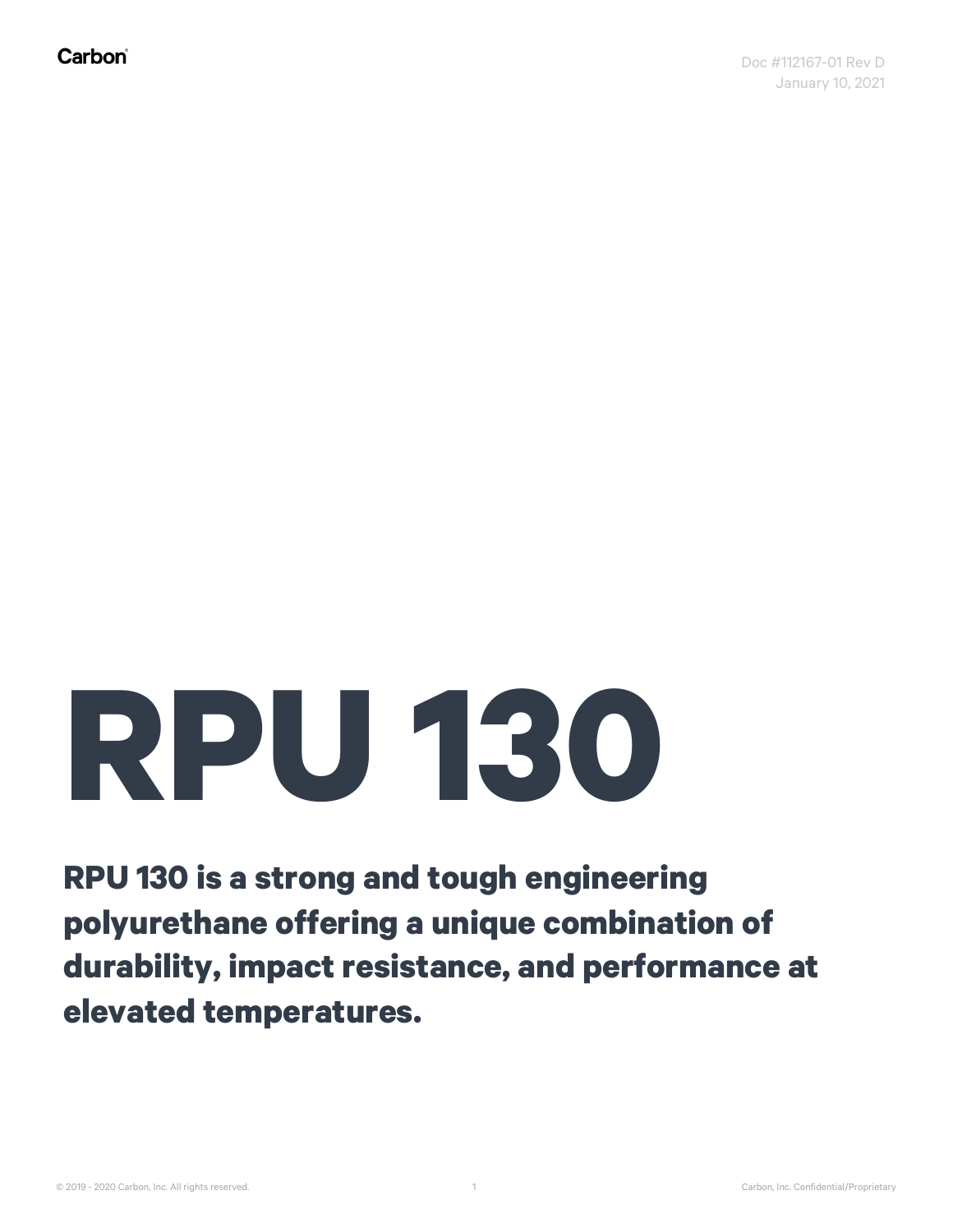#### Carbon

#### Doc #112167-01 Rev D January 10, 2021

| <b>Tensile Properties</b><br>ASTM D638, Type I, 50 mm/min | <b>Metric</b> | <b>US</b> |
|-----------------------------------------------------------|---------------|-----------|
| Tensile Modulus                                           | 1000 MPa      | 145 ksi   |
| <b>Yield Strength</b>                                     | 25 MPa        | 4 ksi     |
| Strain at Yield                                           | 10%           | 10%       |
| Ultimate Tensile Strength                                 | 35 MPa        | 5 ksi     |
| Elongation at Break                                       | 100%          | 100%      |

| <b>Tensile Properties</b><br>ASTM D638, Type V, 10 mm/min | <b>Metric</b> | <b>US</b> |
|-----------------------------------------------------------|---------------|-----------|
| Tensile Modulus                                           | 900 MPa       | 130 ksi   |
| Yield Strength                                            | 25 MPa        | 4 ksi     |
| Strain at Yield                                           | 10%           | 10%       |
| Ultimate Tensile Strength                                 | 35 MPa        | 5 ksi     |
| Elongation at Break                                       | 100%          | 100%      |

| <b>Flexural Properties</b><br>ASTM D790-B | <b>Metric</b> | <b>US</b> |
|-------------------------------------------|---------------|-----------|
| Flexural Stress at 5% strain              | 35 MPa        | 5 ksi     |
| Flexural Modulus (Chord, 0.5-1%)          | 900 MPa       | 130 ksi   |

| <b>Impact Properties</b>                       | <b>Metric</b>          | <b>US</b>         |
|------------------------------------------------|------------------------|-------------------|
| Gardner Impact, ASTM D5420                     | $> 30$ J               | $>$ 22 ft-lb      |
| Notched Charpy (Machined Notch), ISO 179-1/1eA | $10$ kJ/m <sup>2</sup> | 4.8 ft- $lb/in^2$ |
| Notched Izod (Machined Notch), ASTM D256       | 75 J/m                 | $1.4$ ft- $lb/in$ |

| <b>Thermal Properties</b>                                  | <b>Metric</b>          | US        |
|------------------------------------------------------------|------------------------|-----------|
| Heat Deflection Temperature at 0.455 MPa/66 psi, ASTM D648 | 120 °C                 | 250 °F    |
| Heat Deflection Temperature at 1.82 MPa/264 psi, ASTM D648 | $55^{\circ}$ C         | 130 °F    |
| Coefficient of Thermal Expansion (-60, 100 °C), ASTM E831  | $150$ ppm/ $\degree$ C | 82 ppm/°F |

The information in this document includes values derived from printing various parts, reflects an approximation of the mean value of a range of values, and is intended for reference and comparison purposes only. This information should not be used for testing, design specification or quality control purposes. End-use material performance can be impacted by, but not limited to, design, processing, color treatment, operating and end-use conditions, test conditions, etc. Actual values will vary with build conditions. In addition, product specifications are subject to change without notice.

This information and Carbon's technical advice are given to you in good faith but without warranty. The application, use and processing of these and other Carbon products by you are beyond Carbon's control and, therefore, entirely your own responsibility. Carbon products are only to be used by you, subject to the terms of the written agreement by and between you and Carbon.

You are responsible for determining that the Carbon material is safe, lawful, and technically suitable for the intended application, as well as for identifying the proper disposal (or recycling) method consistent with applicable environmental laws and regulations. CARBON MAKES NO WARRANTIES OF ANY KIND, EXPRESSED OR IMPLIED, INCLUDING, BUT NOT LIMITED TO, THE WARRANTIES OF MERCHANTABILITY, FITNESS FOR A PARTICULAR USE, OR NON-INFRINGEMENT. Further, it is expressly understood and agreed that you assume and hereby expressly release Carbon from all liability, in tort, contract or otherwise, incurred in connection with the use of Carbon products, technical assistance and information. No license with respect to any intellectual property is implied.

Parts were processed using an M series printer and a Smart Part Washer with DPM as the solvent.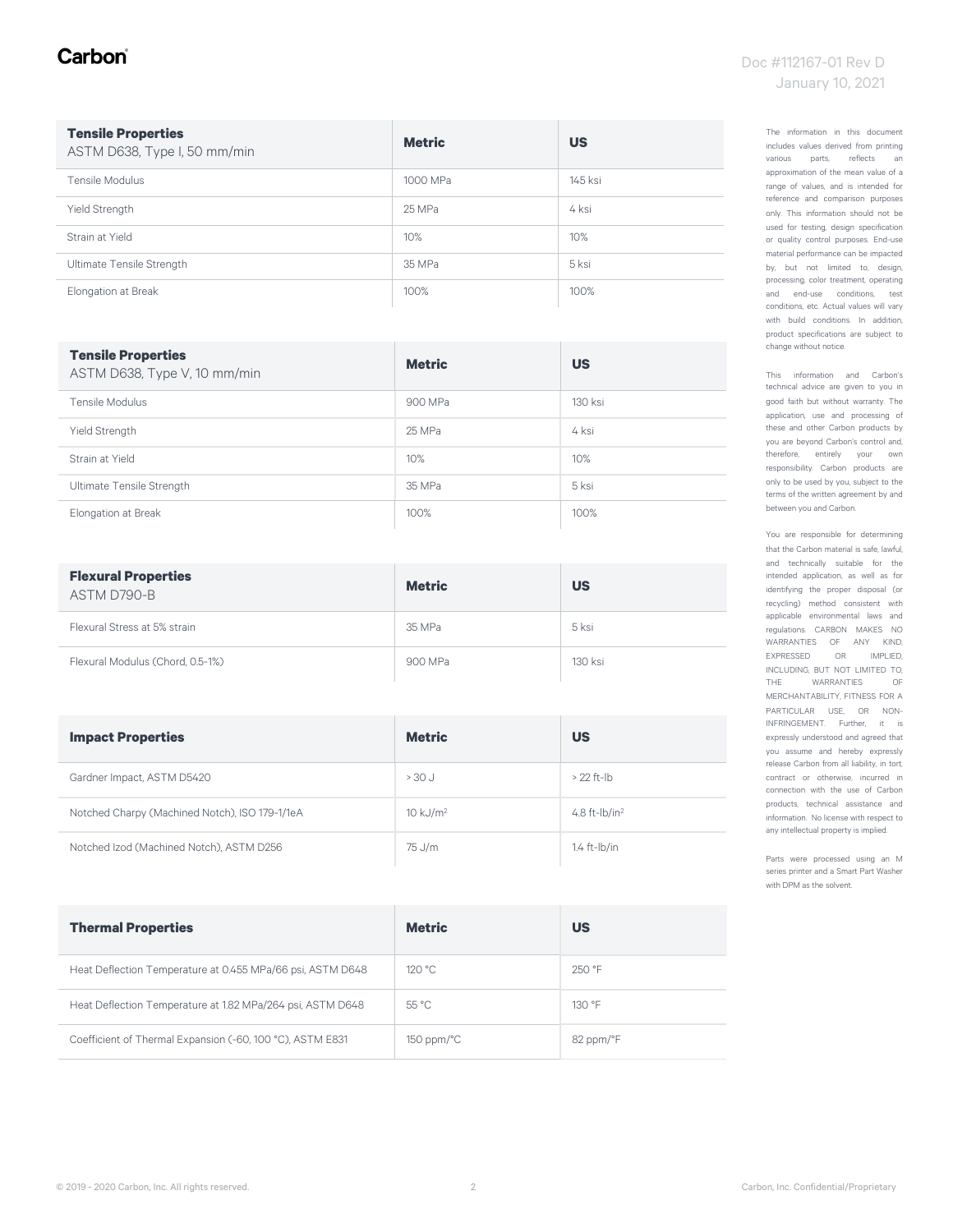#### Carbon

#### Doc #112167-01 Rev D January 10, 2021

| <b>General Properties</b>                            |                        |
|------------------------------------------------------|------------------------|
| Hardness, ASTM D2240                                 | 77, Shore D            |
| Density, ASTM D792                                   | 1.07 g/cm <sup>3</sup> |
| Density (liquid resin)                               | 1.03 $g/cm^{3}$        |
| Poisson's Ratio                                      | 0.47                   |
| Taber Abrasion, ASTM D4060, CS-17, 1 kg, 100% vacuum | 10 mg / 1000 cycles    |
| Water Absorption, Short Term (24 hours) ASTM D570    | < 2%                   |
| Water Absorption, Long Term (14 days) ASTM D570      | 5%                     |

| <b>Flammability</b> |      |
|---------------------|------|
| FMVSS 302           | Pass |

The information in this document includes values derived from printing various parts, reflects an approximation of the mean value of a range of values, and is intended for reference and comparison purposes only. This information should not be used for testing, design specification or quality control purposes. End-use material performance can be impacted by, but not limited to, design, processing, color treatment, operating and end-use conditions, test conditions, etc. Actual values will vary with build conditions. In addition, product specifications are subject to change without notice.

This information and Carbon's technical advice are given to you in good faith but without warranty. The application, use and processing of these and other Carbon products by you are beyond Carbon's control and, therefore, entirely your own responsibility. Carbon products are only to be used by you, subject to the terms of the written agreement by and between you and Carbon.

You are responsible for determining that the Carbon material is safe, lawful, and technically suitable for the intended application, as well as for identifying the proper disposal (or recycling) method consistent with applicable environmental laws and regulations. CARBON MAKES NO WARRANTIES OF ANY KIND, EXPRESSED OR IMPLIED, INCLUDING, BUT NOT LIMITED TO,<br>THE WARRANTIES OF THE WARRANTIES MERCHANTABILITY, FITNESS FOR A PARTICULAR USE, OR NON-INFRINGEMENT. Further, it is expressly understood and agreed that you assume and hereby expressly release Carbon from all liability, in tort, contract or otherwise, incurred in connection with the use of Carbon products, technical assistance and information. No license with respect to any intellectual property is implied.

Parts were processed using an M series printer and a Smart Part Washer with DPM as the solvent.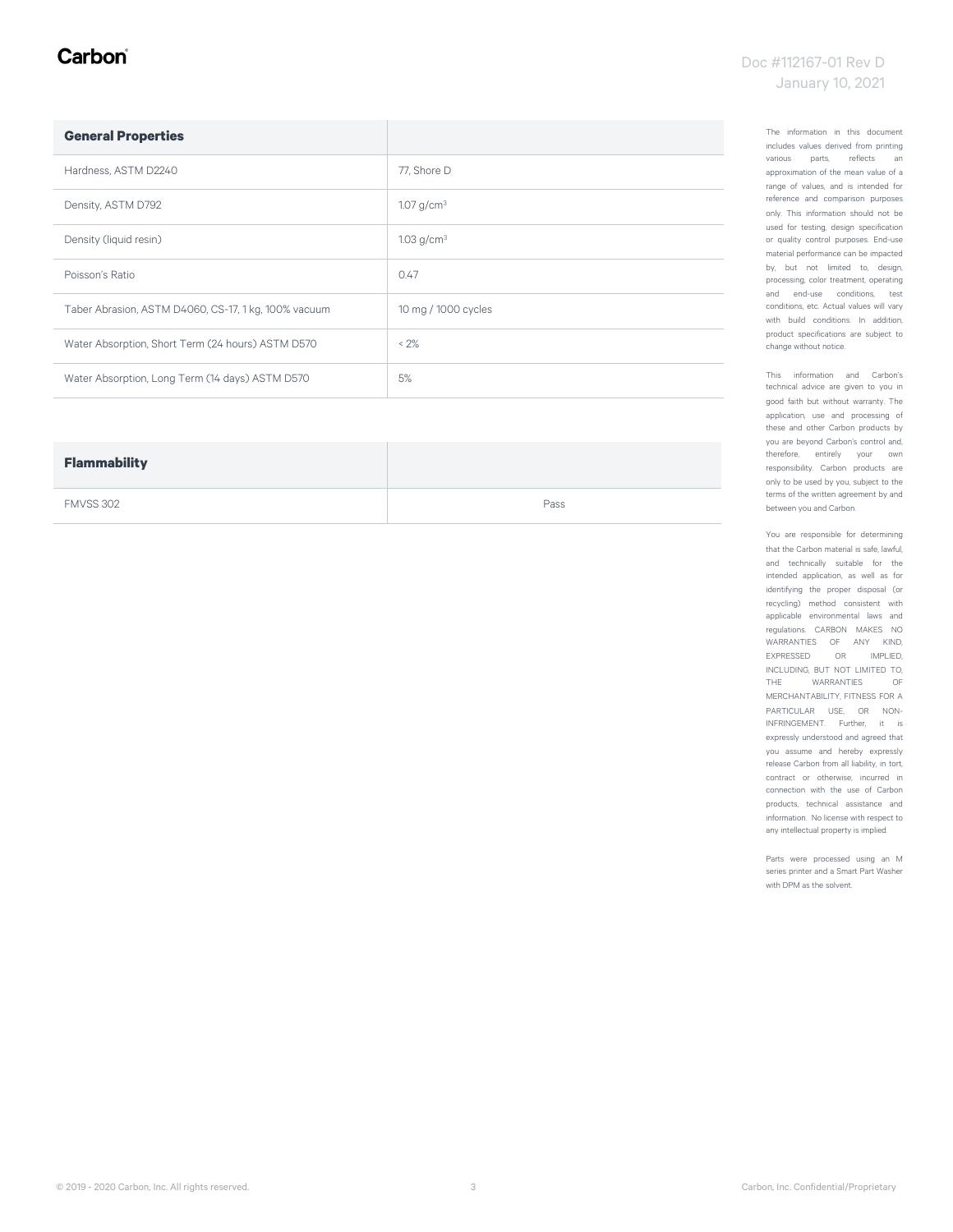Carbon®

# **RPU 130**

**Extended TDS**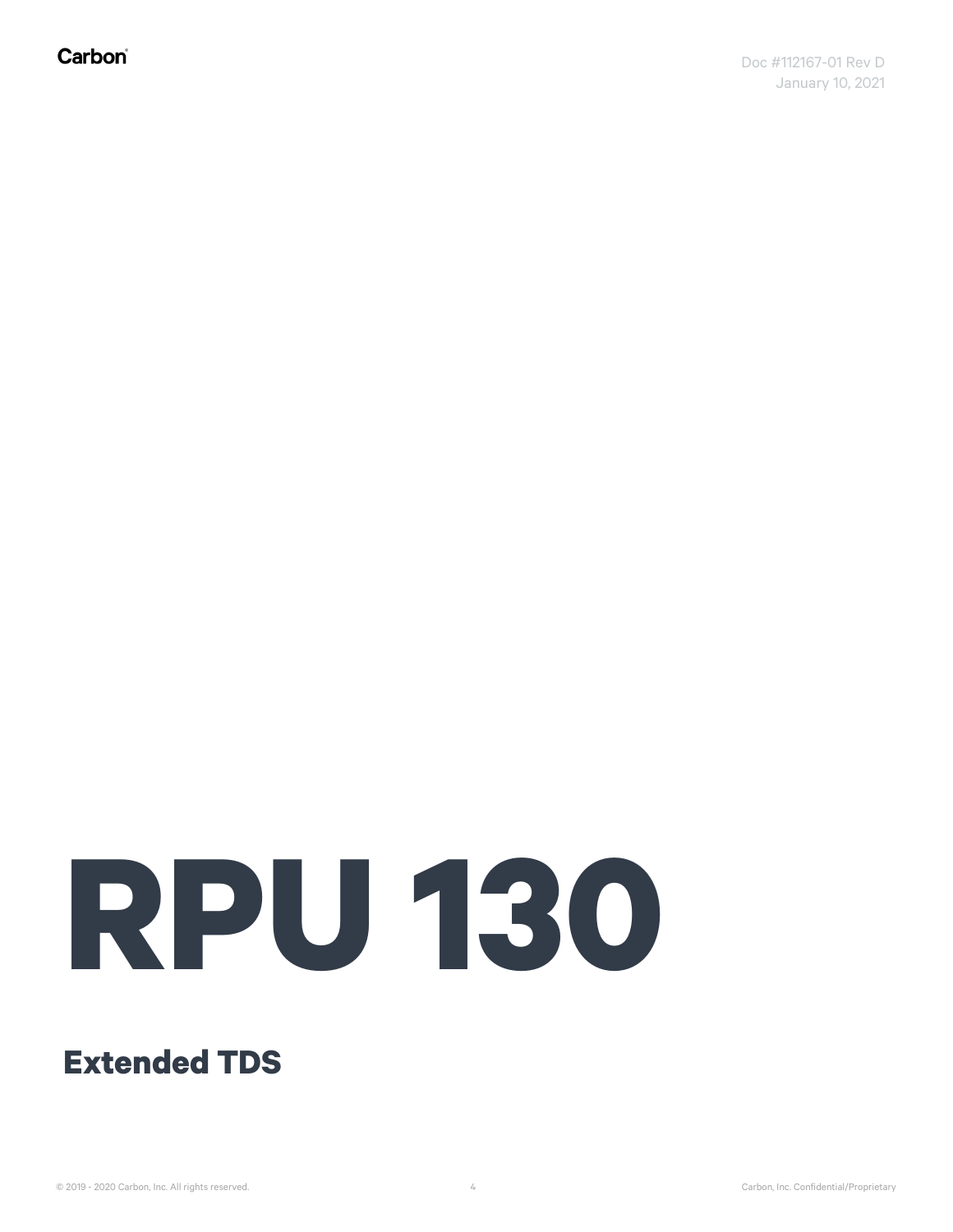## **RPU 130 Mechanical Properties**

#### **Representative Tensile Curve**

ASTM D638, Type V, 10 mm/min



#### **Typical Flex Curve**

ASTM D790-B Samples are tested to 5% extension.



© 2019 - 2020 Carbon, Inc. All rights reserved. Carbon, Inc. Confidential/Proprietary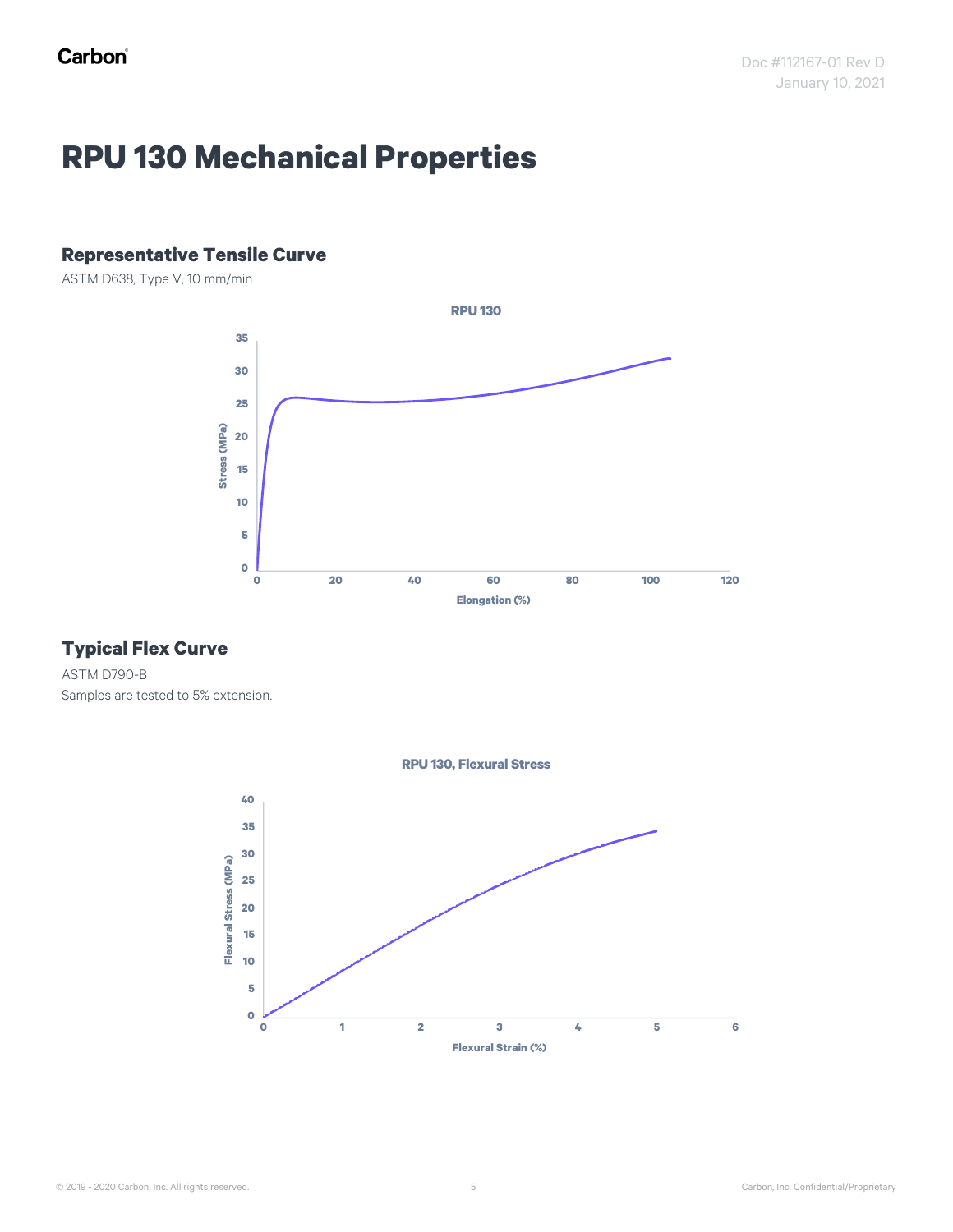## **RPU 130 Dynamic Mechanical Analysis (DMA)**

Dynamic mechanical analysis provides insight into a material's viscoelastic properties across a range of temperatures. The figure below shows a temperature ramp of RPU 130. This material exhibits two transition temperatures at 90 °C and 225 °C as<br>Disktophedia the the conclusioning file and the conclusions of the material exhibits two transitio indicated by the two peaks in the tan(d) curve. the two peaks in the t



Standard: ASTM D4065 Instrument: TA DMA Q800 DMA Mode: Tension Sample Dimensions: L=20 mm, W=10 mm, t=1 mm (rectangular block) Strain Amplitude: 0.1% (linear regime of viscoelasticity) Oscillation frequency: 1 Hz

Temperature Range: 0 ºC to 250 ºC

Ramp Rate: 1.5 ºC/min

Print Conditions: Samples were hand-wiped and not washed with solvent. The thermal cure for all materials complies with the Carbon user manual. Values may differ based on post processing conditions.

6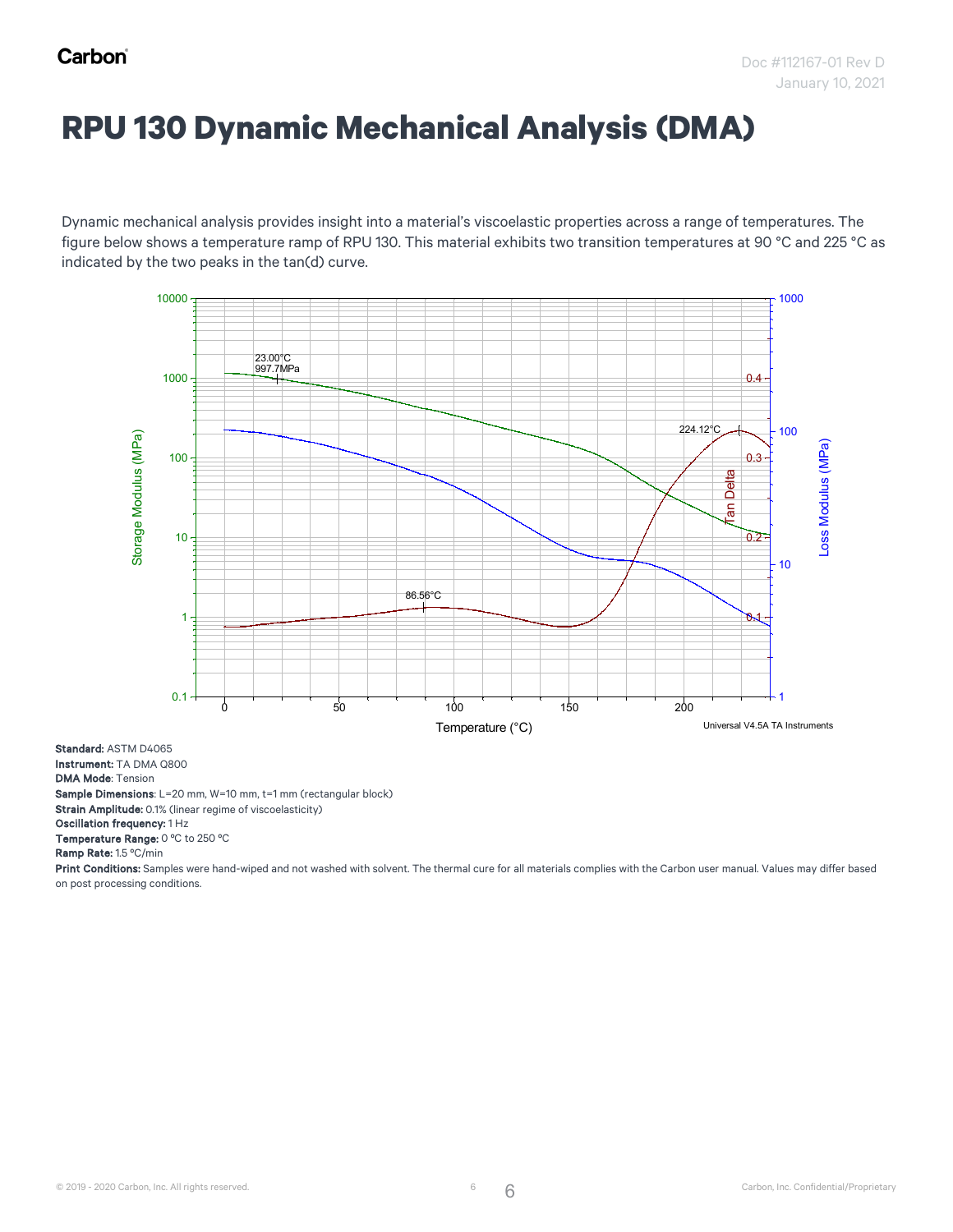#### **RPU 130 Creep Behavior**

A creep test measures a polymer's rate of deformation under constant load at a fixed temperature and is a fundamental property for materials that need to operate under load. The figure below highlights RPU 130's ability to withstand 1.8 MPa of applied load compared to RPU 70 and FPU 50 at elevated temperatures. Low creep behavior is necessary for performance and dimensional stability over time.

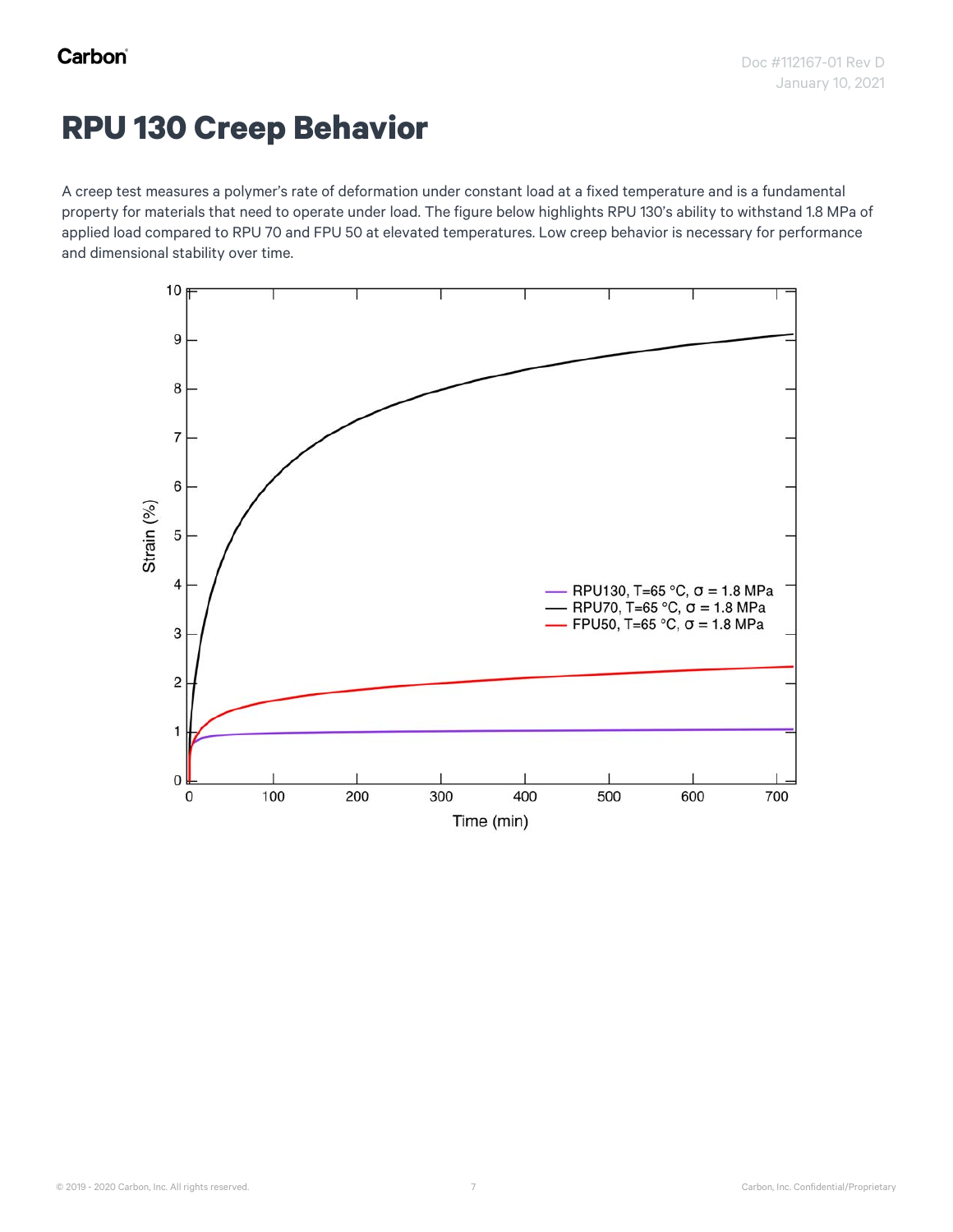## **RPU 130 Chemical Compatibility**

|                                                    | <b>Mass Gain*</b><br>$(\%)$ |
|----------------------------------------------------|-----------------------------|
| <b>Household Chemicals</b>                         |                             |
| <b>Sunscreen (Banana Boat, SPF 50)</b>             | $5 - 15%$                   |
| <b>Industrial Fluids</b>                           |                             |
| <b>Engine Oil (Havoline SAE 5W-30)</b>             | < 5%                        |
| <b>Transmission Fluid (Havoline Synthetic ATF)</b> | < 5%                        |
| <b>Diesel (Chevron #2)</b>                         | $15 - 30%$                  |

*\*Percent weight gained after one week submersion following ASTM D543. Values do not represent changes in dimension or mechanical properties.*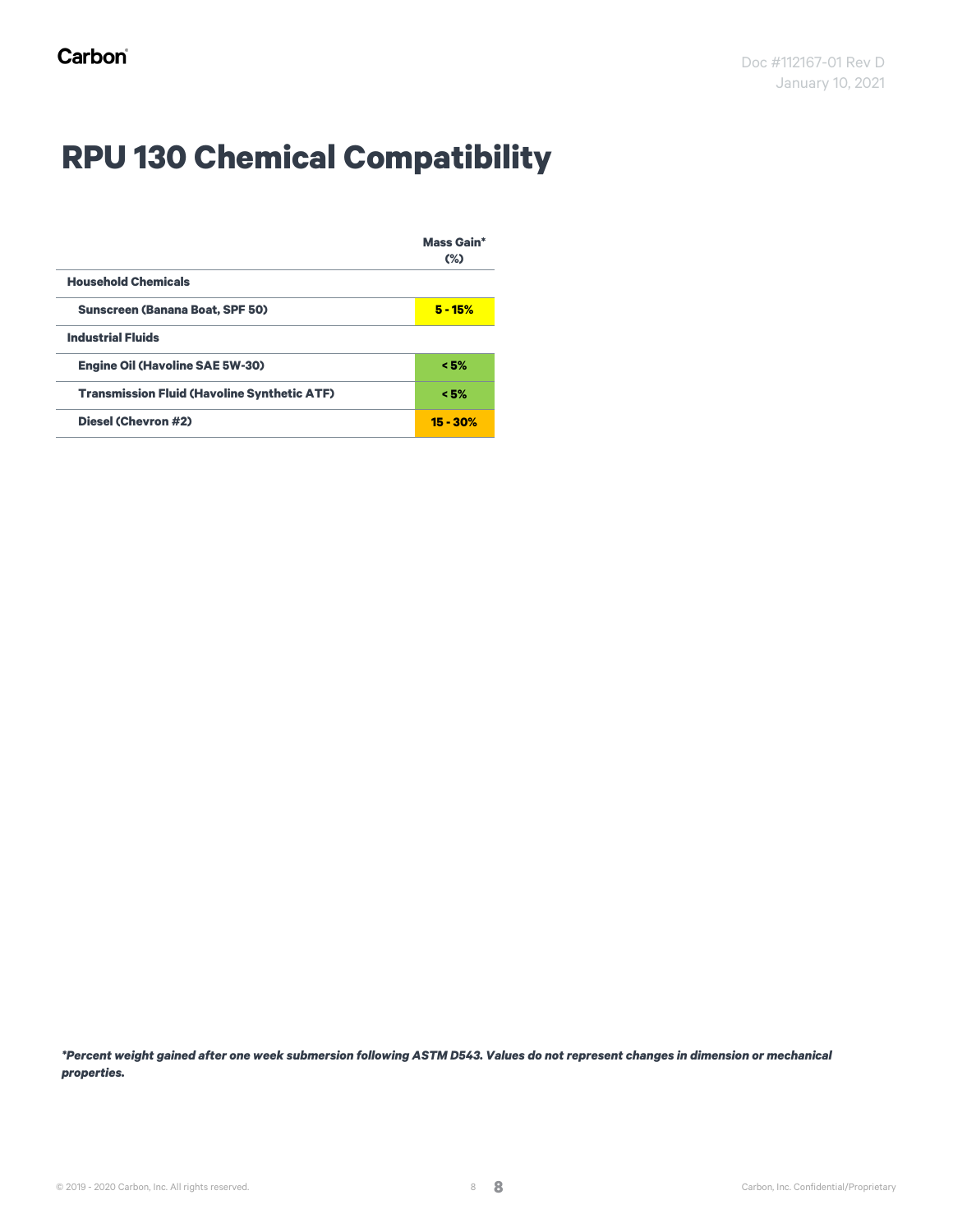## **RPU 130 UV Aging**

Natural polymer aging can occur in the presence of light, sun, and heat. Carbon evaluated the UV aging performance of RPU 130 using ASTM D4459, which is intended to simulate indoor exposure of solar radiation through glass.



ASTM D4459: Q-Sun XE-1, 0.8 W/m<sup>2</sup> at 420 nm, 55 °C ASTM D638: Type V, 10 mm/min, average values represented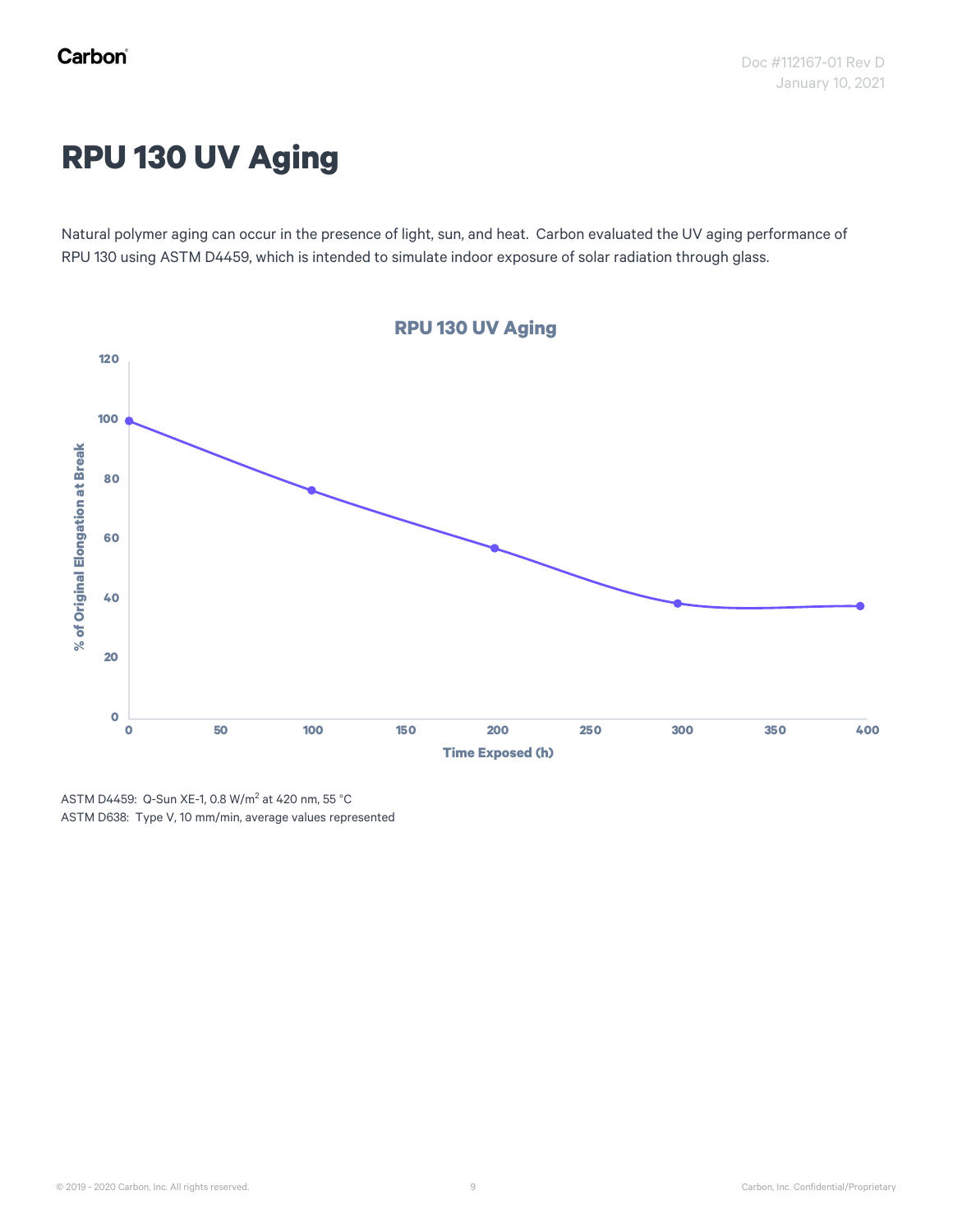## **RPU 130 UV Aging**

Natural polymer aging can occur in the presence of light, sun, and heat. Carbon evaluated the UV aging performance of RPU 130 using ASTM D4459, which is intended to simulate indoor exposure of solar radiation through glass.



ASTM D4459: Q-Sun XE-1, 0.8 W/m<sup>2</sup> /nm at 420 nm, 55 °C ASTM D638: Type V, 10 mm/min, average values represented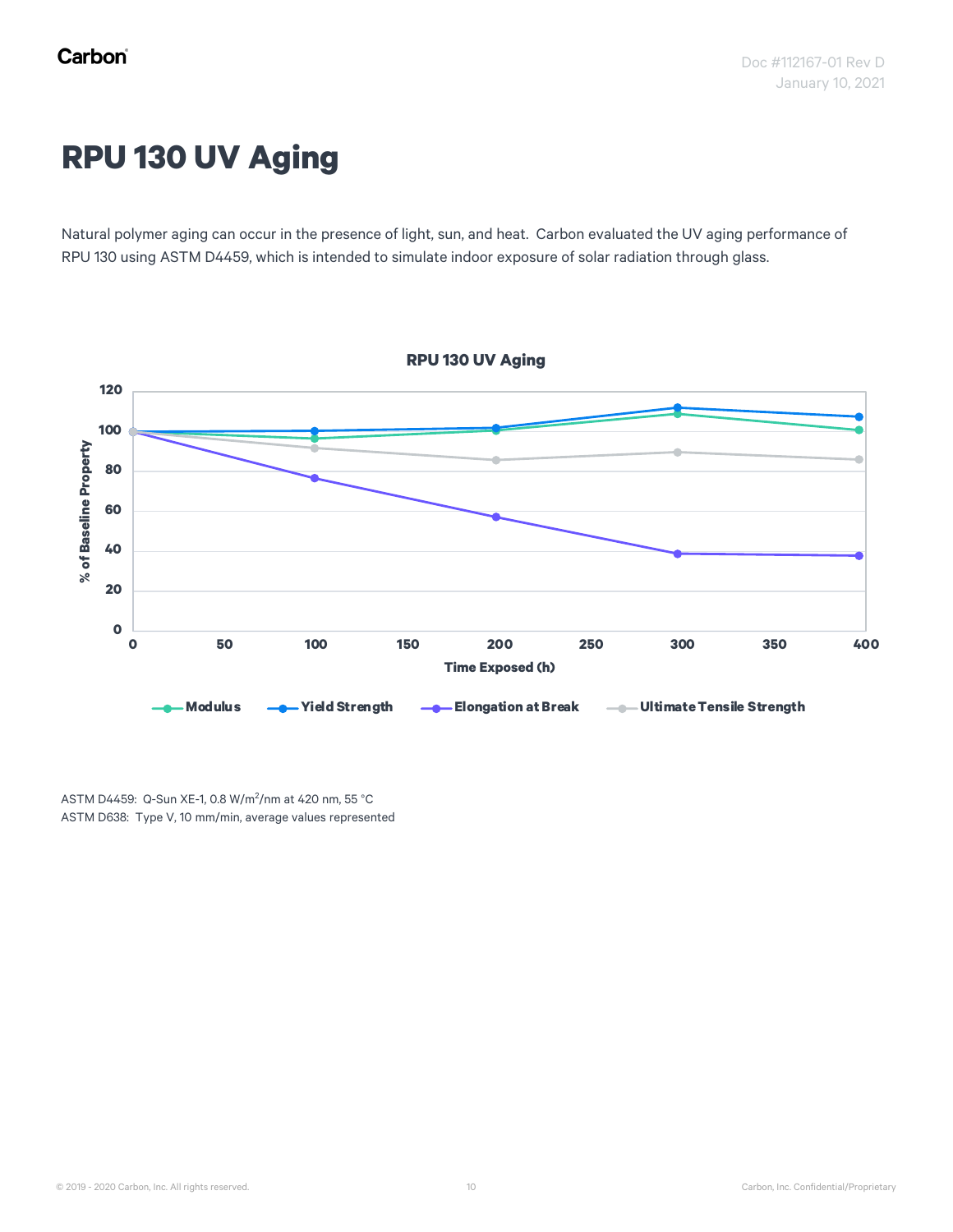## **RPU 130 Thermal Aging**

High thermal stability is an important property for high performance rigid polymers. RPU 130 offers better thermal stability compared to previous polyurethane offerings. The figures below illustrates the change in mechanical properties after thermal aging at 40 °C, 85 °C, and 105 °C.





*Figure 1: Effect of 40* °*C thermal aging on RPU 130 mechanical properties. ASTM D638, Type I, and ISO 179 notched Charpy*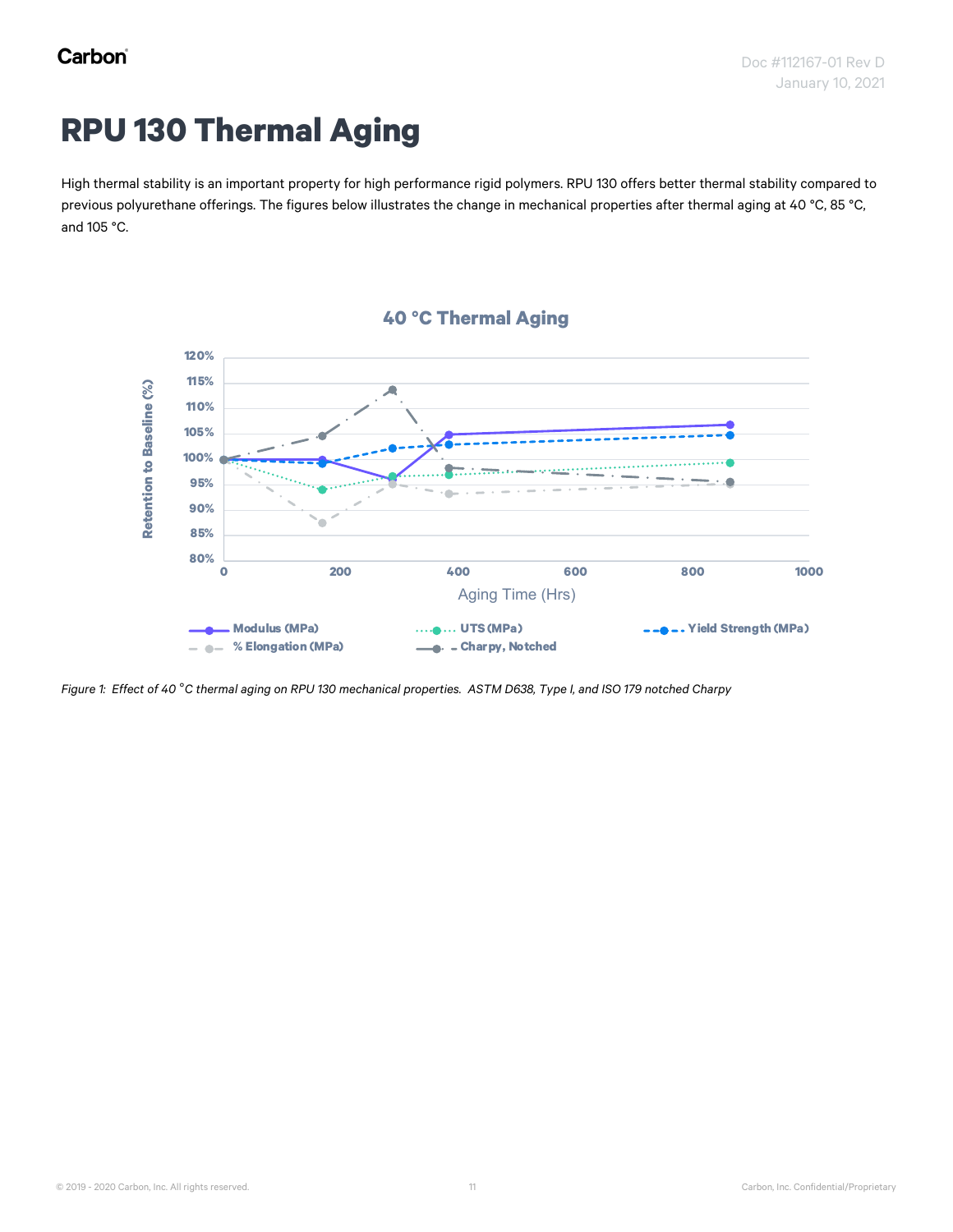#### *RPU 130 Thermal Aging cont.*



*Figure 2: Effect of 85* °*C thermal aging on RPU 130 mechanical properties. ASTM D638, Type I, and ISO 179 notched Charpy*



*Figure 3: Effect of 105* °*C thermal aging on RPU 130 mechanical properties. ASTM D638, Type I and ISO 179 notched Charpy*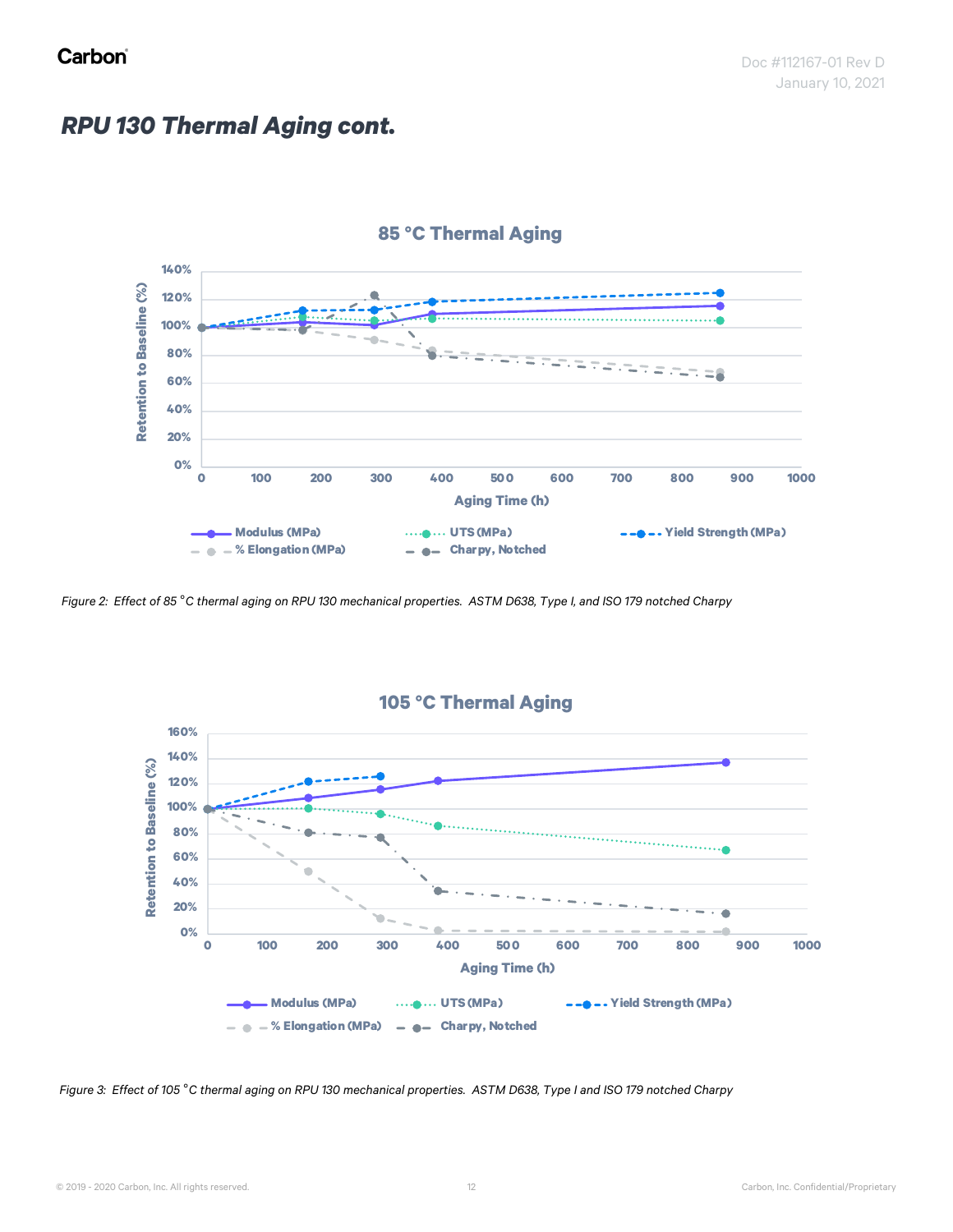## **RPU 130 Environmental Aging PV 1200**

Stability to environmental factors such as temperature and humidity is a key performance aspect for plastic materials. PV 1200, a standard developed by the Volkswagen Group to evaluate material durability, is used here as a representative climate cycling test. This standard designates one cycle to be a 720 minute period in which both temperature and humidity are varied from 80 °C/80% RH to -40 °C (Figure 1).

Carbon evaluated RPU 130 after 20 cycles per PV 1200 with the results reported in Table below. RPU 130 shows >75% retention in tensile and impact properties after this exposure.

Further testing is recommended for applications that require performance under differing environmental conditions.



Figure 1 - Test cycle for PV 1200

| Resin                                                      | <b>Test</b> | Property                                | <b>Sample Size</b> | <b>Baseline RT</b> | 20 Cycles,<br><b>PV1200</b> |
|------------------------------------------------------------|-------------|-----------------------------------------|--------------------|--------------------|-----------------------------|
| Tensile<br>(ASTM D638, Type I)<br><b>RPU 130</b><br>Impact |             | Modulus (MPa)                           |                    | 1000               | 1000                        |
|                                                            | UTS (MPa)   |                                         | 30                 | 30                 |                             |
|                                                            |             | Yield Strength (MPa)                    | $\,6$              | 25                 | 25                          |
|                                                            |             | <b>Elongation at Break</b><br>$(\%)$    |                    | 100                | 110                         |
|                                                            |             | Charpy, Notched<br>(kJ/m <sup>2</sup> ) | 8                  | 10                 | 10 <sup>°</sup>             |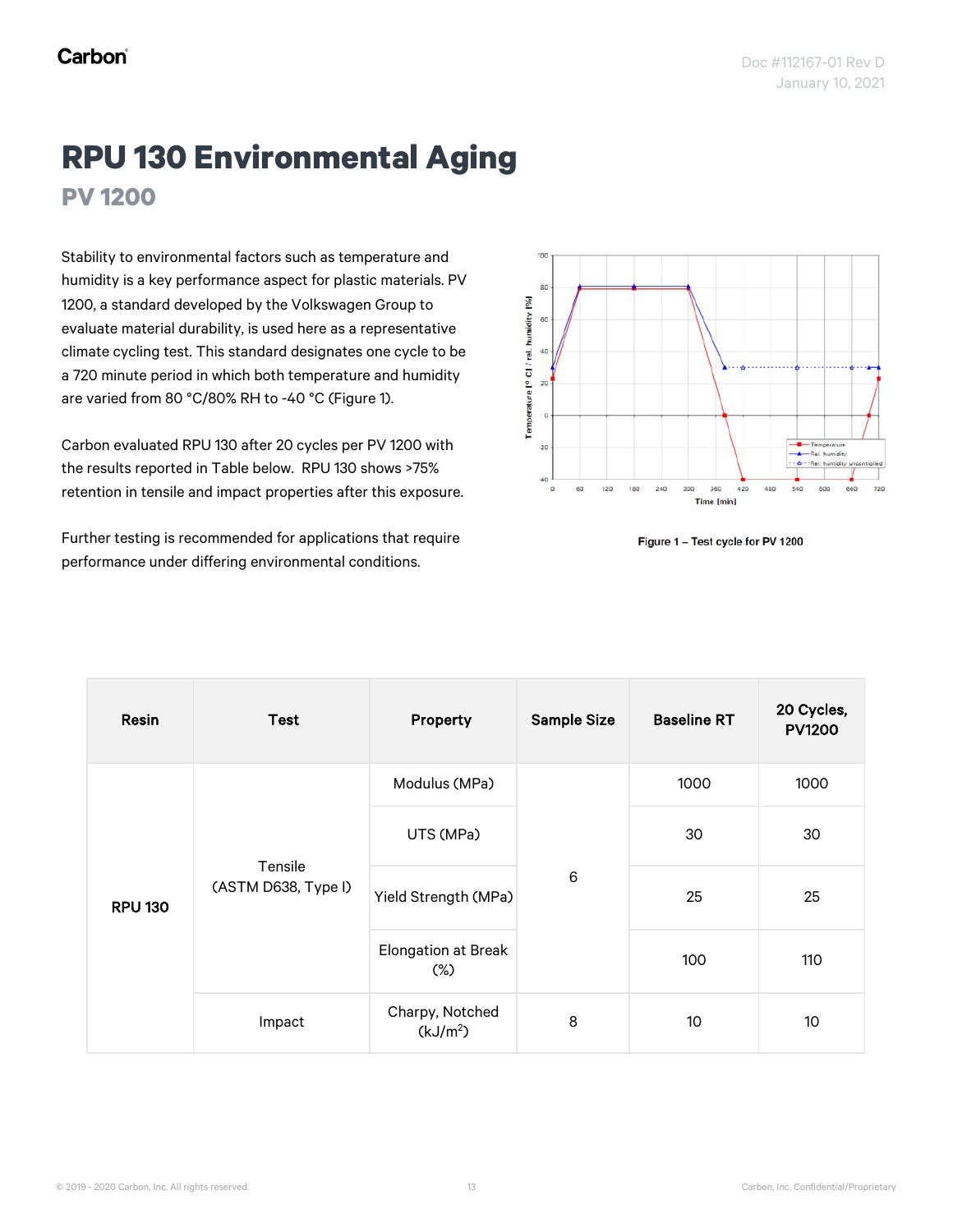## **RPU 130 Isotropy**

**Type I and Charpy bars**

Carbon's dual cure materials yield parts that have a higher degree of isotropy than other additive manufacturing materials. To highlight this, we evaluated the tensile and impact properties of RPU 130 printed in three orientations flat on the platform (x), on edge lengthwise (y), and on end (z). The tensile gage area printed in the y-orientation required additional supports to be properly adhered on the platform. All sample bars were machine notched. The table below shows the results of the tested samples in the three orientations.



|                                       |                                    | Property                  | <b>Orientation</b>        |      |              |
|---------------------------------------|------------------------------------|---------------------------|---------------------------|------|--------------|
|                                       | <b>Test</b>                        |                           | $\boldsymbol{\mathsf{X}}$ | Υ    | Z (Baseline) |
| Tensile<br>(Type I,<br><b>RPU 130</b> |                                    | Modulus (MPa)             | 1000                      | 1000 | 1000         |
|                                       |                                    | UTS (MPa)                 | 30                        | 35   | 35           |
|                                       | ASTM D638)                         | Yield Strength (MPa)      | 25                        | 25   | 25           |
|                                       |                                    | Elongation at Break (%)   | 105                       | 110  | 100          |
|                                       | Charpy Impact<br>(Machine Notched) | Impact Energy ( $kJ/m2$ ) | 20                        | 30   | 10           |